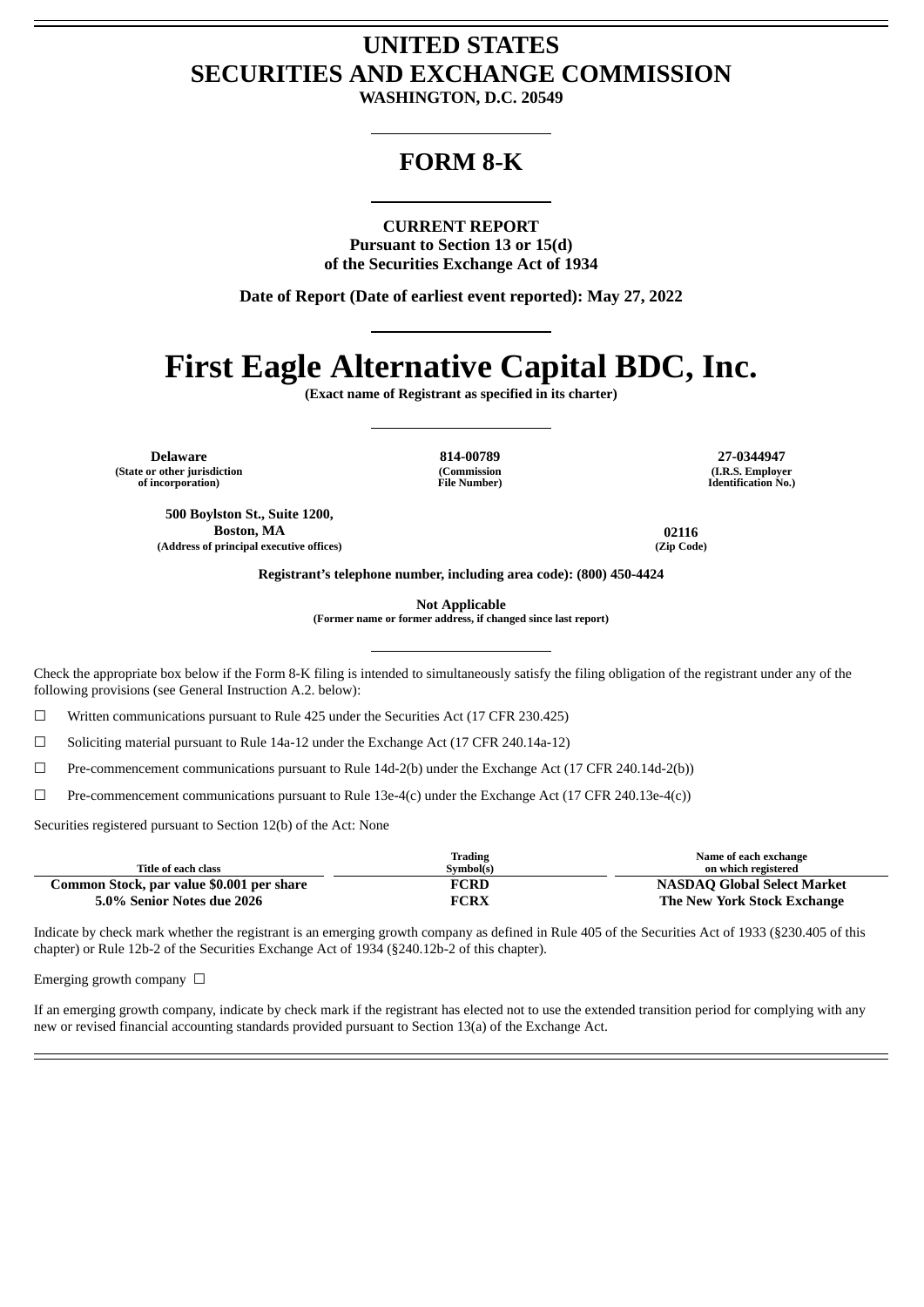## Item 5.02 Departure of Directors or Certain Officers; Election of Directors; Appointment of Certain Officers; Compensatory Arrangements of **Certain Officers.**

On May 27, 2022, Andrew J. Morris, Chief Compliance Officer of First Eagle Alternative Capital BDC, Inc. (the "Company"), notified the Board that he will resign his position with the Company, effective as of June 16, 2022, to pursue other professional opportunities. The departure of Mr. Morris was not related to any disagreement with the Company's operations, policies or practices.

On May 31, 2022, the independent members of the Board of Directors of the Company appointed, by written consent, Sabrina Rusnak-Carlson as the Interim Chief Compliance Officer of the Company. The appointment is effective as of June 17, 2022. Ms. Rusnak-Carlson also serves as General Counsel and Secretary of the Company.

Ms. Rusnak-Carlson, age 43, is the General Counsel and Head of Legal, Compliance and Risk of First Eagle Alternative Credit, LLC. She also served as Chief Compliance Officer from 2018 to 2019. Prior to joining the Company in 2015, Ms. Rusnak-Carlson was a Partner in the Private Credit Group of Proskauer Rose LLP.